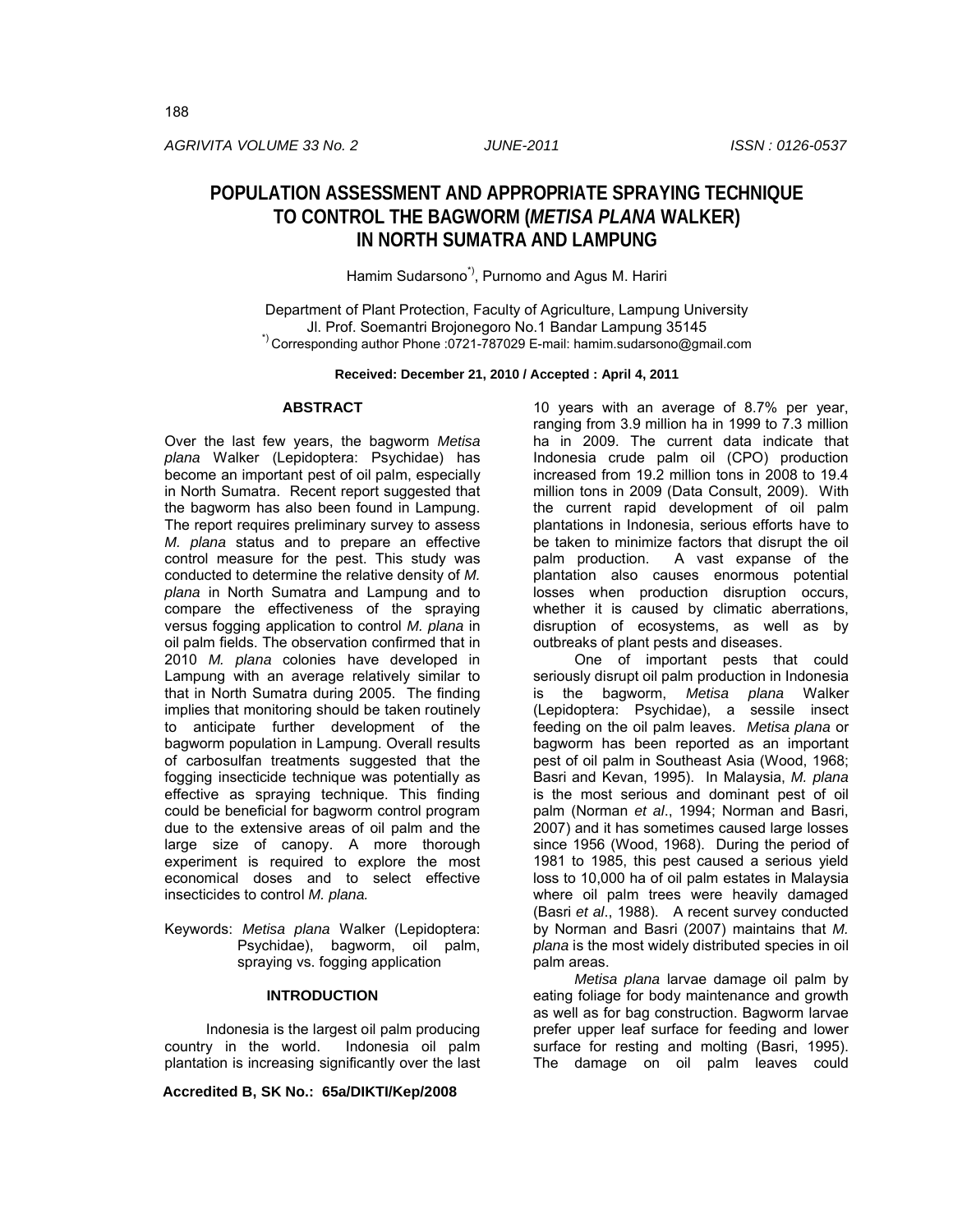significantly reduce the production since 50% defoliation of oil palm leaves could result in a yield loss of 10 tons/ha of fresh fruit bunch (FFB) as simulated by Wood *et al.* (1973). *Metisa plana* undergoes seven larval instars each of which is protected within larval bag in different size and color. Length of *M. plana* bag varies from 1.3  $-2.5$  mm for the first instars to  $9.3 -$ 11.0 mm for the seventh instars (Basri and Kevan, 1995). The population of *M. plana* exhibits cycles of 70–80 days with discrete generations in which females emerged before males during all generations. In a controlled environment, eggs of *M. plana are* pale and barrel-shaped with 19.7 days of incubation period. Laboratory reared bagworm produces ca. 158.3 eggs/female whilst fecundity of wild females is 99.9 eggs/female (Basri, 1995).

Over the last few years, *M. plana* has developed as a threatening pest of Indonesia oil palm industry, especially in northern Sumatra. In the region, the pest population has started to develop since the 1990s and has yet to be overcome satisfactorily. Similarly alarming population of *M. plana* has recently started in Lampung where colonies of the bagworm were informally reported in oil palm plantation at the Bekri Unit of PTPN VII Lampung in early 2010 (personal communication). Up to this date, however, no serious measure has been taken to anticipate the development of the bagworm population in Lampung. Due to seriousness of bagworm destruction on oil palm plantation, the informal report has initiated our team of the Department of Plant Protection, University of Lampung, to conduct an initial survey at Bekri Unit in Lampung to access early development of *M. plana* population in the area. Data of pest densities are also needed as baseline information in studying the population dynamics of *M. plana* in the future and to anticipate the necessary control measure when the outbreak occurs.

On the outset of population outbreak, natural control of *M. plana* does not suppress the bagworm population even though pathogens, parasitoids, and predators are available as natural enemies of the bagworm such as: *Cotesia* (*Apanteles*) *metesae* (Sankaran and Syed, 1972), *Cosmelestes picticeps* (Hemiptera: Reduviidae) and *Dolichodenidea metasae* (Hymenoptera:

Braconidae) (Cheong *et al.,* 2010). In the group of insect pathogens, entomopathogenic fungi *Peacilomyces fumosoroseus* and *Metarhizium anisopliae* were isolated from fungal-infected bagworms. However, their resultant impact in controlling the bagworm populations in the field was still far from desirable (Cheong *et al*., 2010). Utilization of pathogens of the bagworm such as *Bacillus thuringiensis* have also been tested against the bagworm with variable success. *Bacillus thuringiensis* subspecies *kurstaki* or *aizawai* are shown to be effective on the bagworm *M. plana* under the condition of the experiment (Tan *et al.*, 2008). Another report, however, did not recommend *Bacillus thuringiensis* (B.t.) for controlling the bagworm because of variable success with its use (Basri *et al.*, 1996). The variable success of the bagworm may be attributed to facts that larval control by *Bt* was generally slow and it normally takes two to three days for the larvae to die (Knowles, 1994) and sometimes it even extended beyond one week for larger larvae (Glare and Callaghan, 2000).

To obtain a rapid and effective control of the *M. plana* in large areas, chemical application is sometimes needed as the control measure for the pest despite its potential for environmental hazards. Cases in Malaysia revealed that on a commercial scale, narrow-spectrum insecticide applications or stem injection of the oil palm trees with insecticide were the main option (Wood *et al*., 1974; Chung, 1988) although it was realized that the use of insecticide could significantly disrupt populations of *M. plana* natural enemies and cause pest resistance to insecticides (Ali *et al*., 1993). A similar action is probably also inevitable to control the bagworm in Indonesia oil palm plantations when outbreaks does occur in large scale. The situation requires most appropriate chemicals, equipments, and techniques best suited for oil palm plantation.

One of the most common techniques to apply insecticide to control agricultural crop pests is spraying application. Spraying application for large areas of oil palm plantations combined with large canopy of oil palm trees, however, is financially expensive as they are time and labor consuming. An alternative insecticide application technique that could be utilized to control *M. plana* is the fogging technique, a chemical application now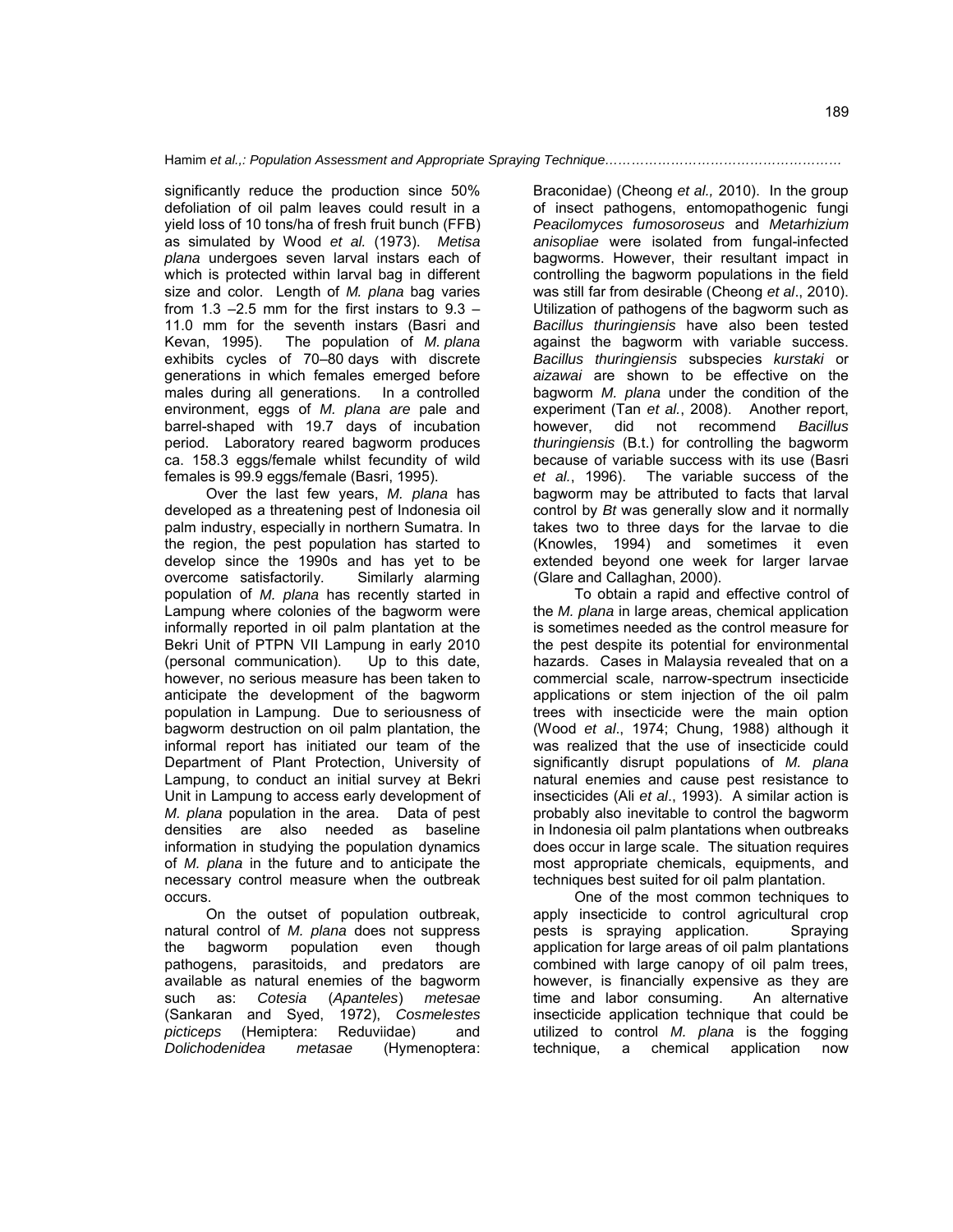commonly applied to control mosquitoes. Assuming that the fogging application of insecticide is as effective as spraying application, the fogging technique could save<br>money substantially. The technique is likely The technique is likely. less expensive and more practical to be implemented with sessile (immobile) insect such as *M. plana* bagworms which naturally spend most of their lifetime stay inside their larval bags. The effectiveness of the two techniques, however, has not been examined in oil palm plantations. Comparing the effectiveness of the two application techniques for controlling *M. plana* in oil palm fields, therefore, is important and could minimize the expense of pest control operation for the bagworm.

Based on the above background and consideration, this study was conducted with two main objectives: (1) to determine the relative population density of *M. plana* at two locations where colonies of the pest have been reported (Tanjung Morawa, North Sumatra and Bekri, Lampung); and (2) to compare the effectiveness of the spraying versus fogging insecticide application in controlling *M. plana* bagworm in oil palm fields.

### **MATERIALS AND METHODS**

#### **Location and Schedule**

The survey and the experiment were conducted at two locations during two periods of the *M. plana* population outbreaks, i.e. May of 2010 at Bekri Unit of PTPN VII Lampung and April-May of 2005 at Tanjung Garbus Unit of PTPN II Tanjung Morawa, North Sumatra. Survey of the bagworm conducted in Lampung was an early observation and was intended to identify the initial population of *M. plana* bagworm in oil palm field as well as to confirm the status of the pest colonies in the area. Survey in Lampung was carried out in 3-4 years old palm fields where colonies of *M. plana* have been spotted while the North Sumatra observation was conducted in 6-7 years old oil palm fields.

#### **Methods and Implementation**

#### **Observation of** *M. plana* **Density**.

Population assessment for *M. plana* in Lampung was slightly different from that in North Sumatra. Population survey of the bagworm in

Lampung was considered an early assessment and the data were intended as a quick outlook of *M. plana* status in Lampung oil palm plantation. The survey was, therefore, not as intensive as that in North Sumatra where the bagworm population has been reported for the last few years. Furthermore, the North Sumatra survey was conducted as part of the spraying experiment in which population of *M. plana* prior treatments and after treatments had to be recorded in a similar sampling methods.

Observation of the *M. plana* density in Lampung was carried out in 3-4 years old oil palm trees at three locations where colonies of the pest have been found at the Bekri Unit of PTPN VII. From each location, 80 samples of oil palm leaflets were cut from 20 trees. From each selected tree, four samples were taken for observation (1 sample from each direction: north, east, south, and west). Each sample (containing five leaflets or five oil palm ribs) was placed in a transparent plastic bag for later inspection at the laboratory. Samples were randomly selected from blocks of oil palm trees that have been identified to be infested by *M. plana* colonies. From each block, trees at diagonal position were taken randomly as samples. At the time of observation, larvae were identified to ensure that the species obtained were *M. plana* bagworms. The insect was identified based on morphological characteristics as described and pictorially depicted in Kalshoven (1981) and Rhainds *et al*. (2009). Inspection of the oil palm leaflets was conducted by counting the number of *M. plana*  larvae on each leaflet. Data of larvae number were averaged and variances and standard of errors were calculated to determine the variability of the data.

Bagworm densities at Tanjung Garbus Unit of PTPN II Tanjung Morawa (North Sumatra) were observed in five years old oil palm trees. A number of 33 blocks or sampling plots from three locations were observed every 2-3 days from April to May of 2005. From each plot, three oil palm trees were chosen randomly. Out of each selected tree, leaves were then taken from different part of the tree canopy, i.e. lower, middle, and upper canopy. A number of 10 leaflets were cut from each sample point. Leaflets were then placed into transparent plastic bags and brought to the laboratory for later inspection. *M. plana* larvae found on each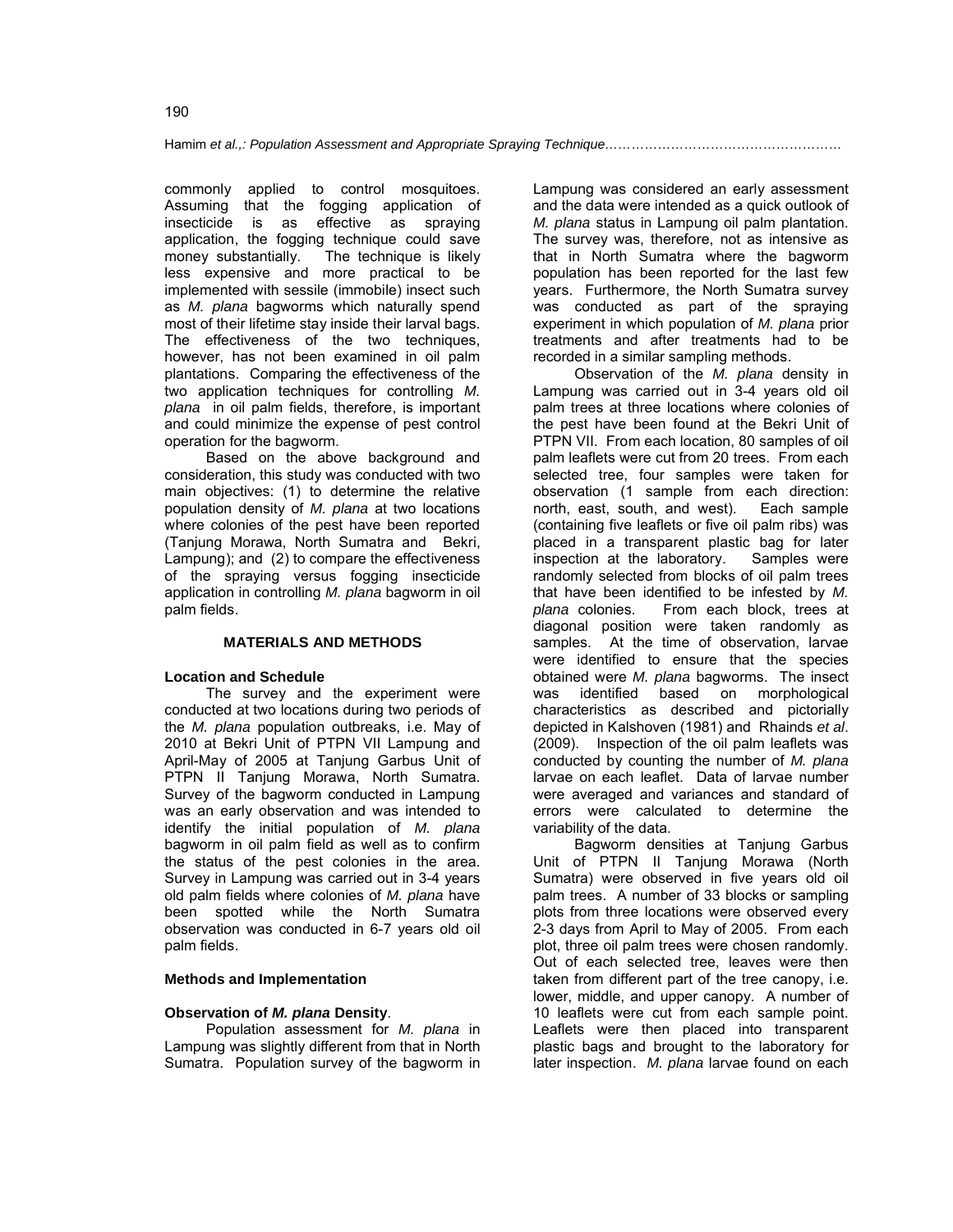leaflet were counted and examined to determine the status of the bagworms whether there were alive or dead.

### **Dose Effectiveness and Insecticide Application Techniques**

The experiment to compare the effectiveness of insecticide application techniques to control *M. plana* was conducted in Tanjung Garbus Unit of PTPN II Tanjung Morawa, North Sumatra. The insecticide used in this experiment was formulated as 200 EC (Emulsifiable Concentrate containing 195.6 g/l of carbosulfan as the active ingredient). The experiment was conducted in a randomized complete block design with three replications (blocks were used as replications). Each block had seven units of 50 x 100 m oil palm tree plots. The treatments of experiment were: three doses of spraying application (with 100, 200, and 400 g of a.i./ha), three doses of fogging insecticide application (with 100, 200, and 400 g of a.i./ha), and a control.

Spraying application was carried out using a Cifarelli's knapsack powered mist sprayer capable of generating 10-11 meters of spray that could reach oil palm leaves (Figure 1). Before application, the equipment was calibrated to determine the accurate spray volume required to treat each plant complying with the treatment doses. Fogging application was conducted with a Superfog Fogging Machine capable of blowing ca. 10 m smokes through oil palm trees. The machine was a thermal fogger that produced a range of droplet sizes including a large number of very small droplets that could easily reach air spaces in areas highly obstructed by vegetation such as oil palm trees. Diesel fuel was mixed and added to insecticide tank prior to the operation of the fogging machine. To obtain the maximum effect of insecticide smokes, the fogging application was conducted at midnight when the dew had begun to fall. The falling dew was expected to limit the upward movement of the insecticide smokes in the surrounding blocks of oil palm. During the application, all of field applicators and supervisors wore masks to prevent insecticide contamination.

The insecticide tested in this experiment was applied three times at seven days interval.

The first, second, and third application was held on 13, 20, and 27 April 2005, respectively. As previously carried out in larval density observation, *M. plana* mortality was examined by counting the number of dead and surviving bagworm found on sampled leaflets. From each sampled oil palm tree, a number of 10 leaflets were cut from three positions: lower, middle, and upper part of the tree (therefore a total of 30 leaflets were collected from each tree). Sampled leaflets were placed in transparent plastic bag for later determination of the insects. Effectiveness of spraying vs. fogging techniques was determined by comparing the averages of larval mortality percentages from each technique. Larval mortality was observed every 2-3 days for a-18 day period. A similar method was applied in examination of the bagworm larvae for efficacy comparison of the insecticide doses. Analysis of variance and a set of contrast comparisons were applied to analyze the effectiveness of application techniques and dose efficacy. The contrast comparison was calculated to determine the effectiveness of the treatments on: (1) spraying application at 100 g of a.i./ha vs. fogging application at 100 g of a.i./ha; (2) spraying application at 200 g of a.i./ha vs. fogging application at 200 g of a.i./ha; (3) spraying application at 400 g of a.i./ha vs. fogging application at 400 of a.i./ha; (4) spraying application vs. fogging application; (5) spraying application vs. control; and (6) fogging application vs. control. The contrast comparisons and their coefficients are summarized in Table 1.

Data were analyzed using SAS Software Version 8.0 (SAS Institute, 2000). Percentages of *M. plana* mortality in treated plots were corrected with the percent mortality at control plot with Schneider-Orelli's formula (1947 in Püntener, 1981) as follows:

$$
CM % = \frac{(Mortality % in T - Mortality % in C)}{(100 - Mortality % in C)}
$$

Remarks:  $CM =$  corrected mortality;  $T =$  treated plots;  $C =$  control plots.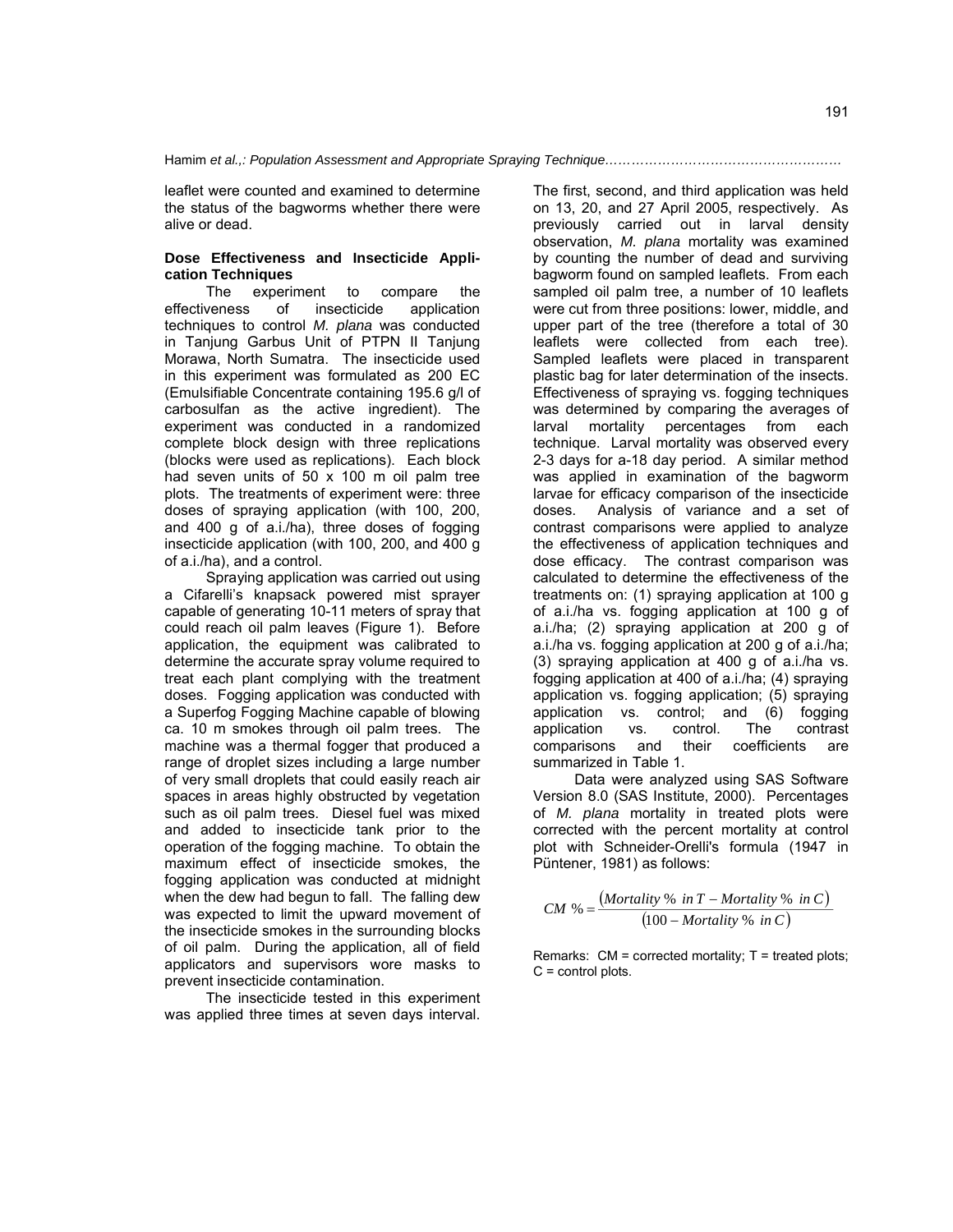| <b>Comparisons of Treatments</b>       | <b>Contrast Coefficients</b> |    |                |          |      |    |   |
|----------------------------------------|------------------------------|----|----------------|----------|------|----|---|
|                                        | S1                           | S2 | S <sub>3</sub> | F1       | F2   | F3 | С |
| Spraying 100 g/ha Vs. Fogging 100 g/ha | -1                           | 0  | 0              | 1        | 0    | 0  | 0 |
| Spraying 200 g/ha Vs Fogging 200 g/ha  | 0                            | -1 | 0              | 0        | 1    | 0  | 0 |
| Spraying 400 g/ha Vs. Fogging 400 g/ha | 0                            | 0  | $-1$           | $\Omega$ | 0    |    | 0 |
| Spraying Vs. Fogging                   | -1                           | -1 | -1             | 1        | 1    | 1  | 0 |
| Fogging Vs. Control                    | 0                            | 0  | 0              | $-1$     | $-1$ | -1 | 3 |
| Spraying Vs. Control                   | -1                           | -1 | -1             | 0        | 0    | 0  | 3 |

|  | Table 1. The Contrast Comparisons to the effectiveness of the treatments |  |
|--|--------------------------------------------------------------------------|--|
|  |                                                                          |  |

Remarks: S1 = Spraying application at 100 g a.i./ha dose; S2 = Spraying application at 1.0 g a.i./ha dose; S3 = Spraying application at 2.0 g a.i./ha dose; F1 = Fogging application 100 g a.i./ha dose; F2 = Fogging application 1.0 g a.i./ha dose; F3 = Fogging application 2.0 g a.i./ha dose



Figure 1. Powered sprayer machine used to apply insecticide on the experiment of spraying Vs. fogging application.

## **RESULTS AND DISCUSSION**

## **Density of** *Metisa plana*

Field observations of *M. plana* density on three locations at Bekri Unit of PTPN VII Lampung confirmed the previous report that the bagworm colonies have developed in the area. Numbers of the bagworm larvae found on oil

palm trees ranged from 3.54 to 4.14 larvae per leaflet with an average of 3.78 larvae per leaflet (Table 2). Data from the 1600 leaflets collected from the field revealed that almost all of oil palm leaves have been infested by larvae of *M. plana*. This condition implies that the bagworm population has sufficiently developed in the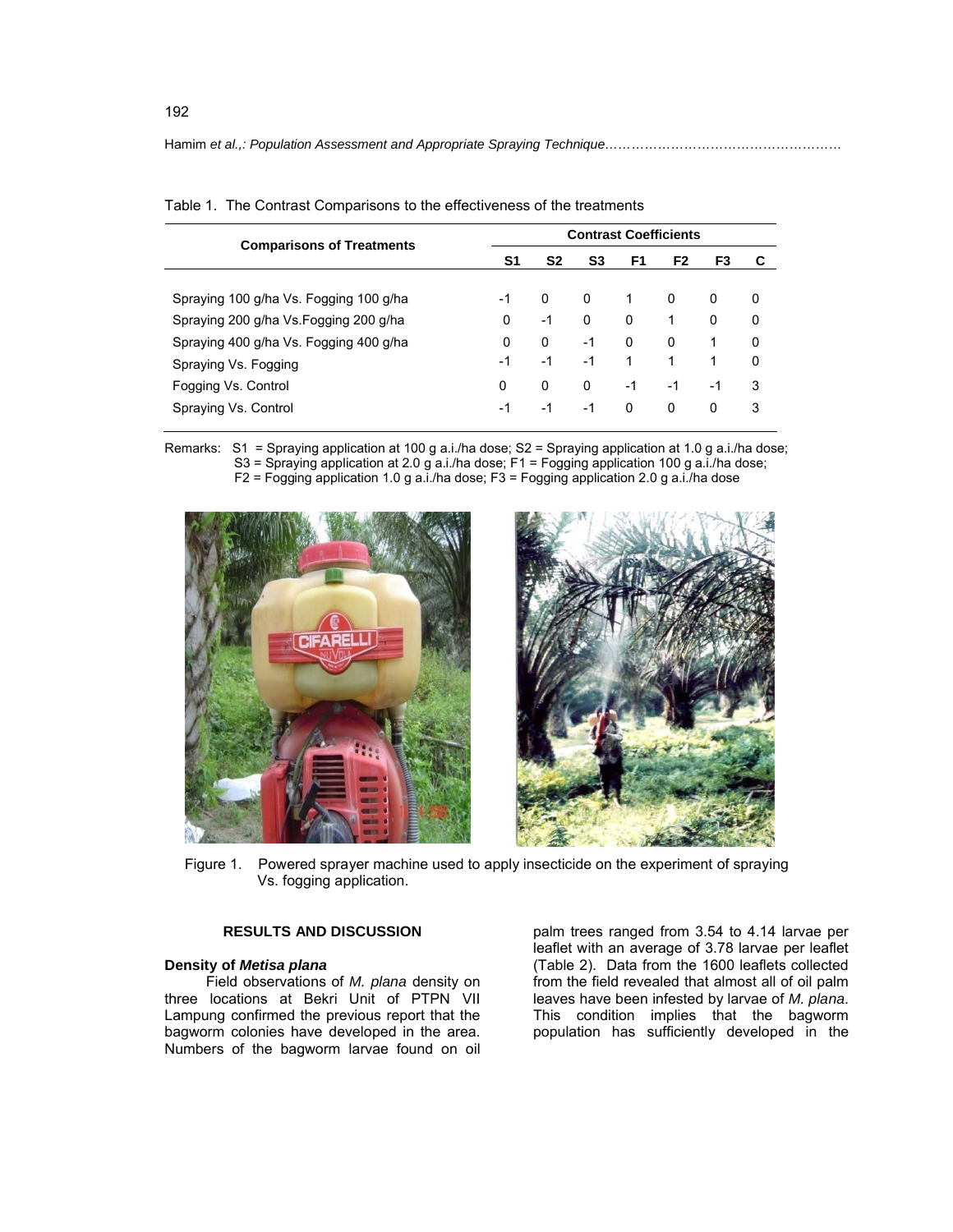area, particularly at Bekri Unit of PTPN VII Lampung.

The density level of the bagworm found in Bekri Unit was relatively similar to that observed in Tanjung Morawa, North Sumatra during April – May of 2005 which ranged from 2.67 to 4.29 larvae per oil palm leaflet and averaging 3.63 larvae per leaflet (Table 3, Figure 2). Up to this date, however, no reduction of CPO production due to the *M. plana* population had been reported from Lampung area. Oil palm trees in Bekri seemed to be in better condition than those observed in Tanjung Morawa five years ago when *M. plana* population was about at the same level. This condition was probably due to the fact that *M. plana* colonies found in Lampung were relatively new (initial population was informally reported around March of 2010). Another factor that kept oil palm trees in Bekri Unit was in better condition was probably the more intensive crop growing practices applied to oil palm in PTPN VII in Lampung. Oil palm crops in Bekri Unit of Lampung were more intensively treated with fertilizers and pest control measures those in Tanjung Morawa of North Sumatra.

Table 2. Density of *M. plana* larvae per oil palm leaflet in Bekri Unit of PTPN VII Lampung (May 2010)

| Locations | Number of <i>M. plana</i> per<br>leaflet (+ SE) |           |      |  |
|-----------|-------------------------------------------------|-----------|------|--|
| Field 1   | 4.14                                            | $\ddot{}$ | 0.38 |  |
| Field 2   | 3.66                                            | $\ddot{}$ | 0.33 |  |
| Field 3   | 3.54                                            | $\ddot{}$ | 0.52 |  |
| Average   | 3.78                                            | +         | 0.26 |  |

Despite no official report of CPO yield reduction were claimed in Indonesia, the oil palm damage caused by *M. plana,* especially in Tanjung Morawa, was severe. *Metisa plana*  larvae attack caused serious damage to oil palm leaves. Leaf injuries after the bagworm feeding become permanent holes (Figure 2) and consequently could affect the photosynthesis process of the oil palm crops. Rhainds and Ho (2002) suggested that the intensity of leaf holes is proportional to the level of population density of the bagworm. It is estimated that the

bagworm attacks at mild to moderate levels could cause a reduction of 33% to 47% of oil palm yield within the next two years (Basri and Kamarudin, 2005). This information suggested that precautious monitoring should be taken regularly to anticipate further development of the bagworm population both in Lampung and North Sumatra. The densities of *M. plana* in the two locations were probably also higher than the available economic thresholds for the pest. Wood (1971) stated that the economic threshold of *M. plana* was 10 larvae per frond while Basri (1993 in Darus and Basri, 2000) set the threshold at 8 – 47 larvae per frond. Considering that a frond of oil palm has ca. 200 leaflets (depend on the age of the tree), densities of *M. plana* found in our surveys most likely exceeded the economic threshold and a chemical application was probably justified.

Records of *M. plana* status in Tanjung Morawa showed that out of the collected bagworms, percentages of alive and dead larvae were 83.59% and 16.41%, respectively. Overall pattern during the observation showed that *M. plana* field mortality fluctuated variably. The percentage of alive *M. plana* in the area was relatively high compared to that in Perak Malaysia observed at the same period. Cheong *et al*. (2010) reported that in 2005 only 71.0% out of 4,377 individual bagworms surveyed in Melintang (Perak, Malaysia) were alive. In the following year (March-April of 2006), the percentage of alive *M. plana* was relatively at similar rate (70.1%). Since we did not survey the causal factors that led to *M. plana* mortality in the field, we could not determine why the number of *M. plana* found alive in Tanjung Morawa was higher than that in Perak, Malaysia. Several factors could lead to mortality of the bagworm in the field, namely predators, parasitoids, fungi, and other environmental factors. Survey by Cheong in Perak Malaysia (2010) revealed that predators caused the highest percentage (37%) of mortality affecting to bagworm population in the plantation. About 35.9 and 27.2% of mortality were contributed by parasitoids and fungal infection, respectively.

Based on the *M. plana* population development and crop damages experienced by PTPN II Tanjung Morawa during 2005, the current population of the bagworm in Bekri (Lampung) should alert the management to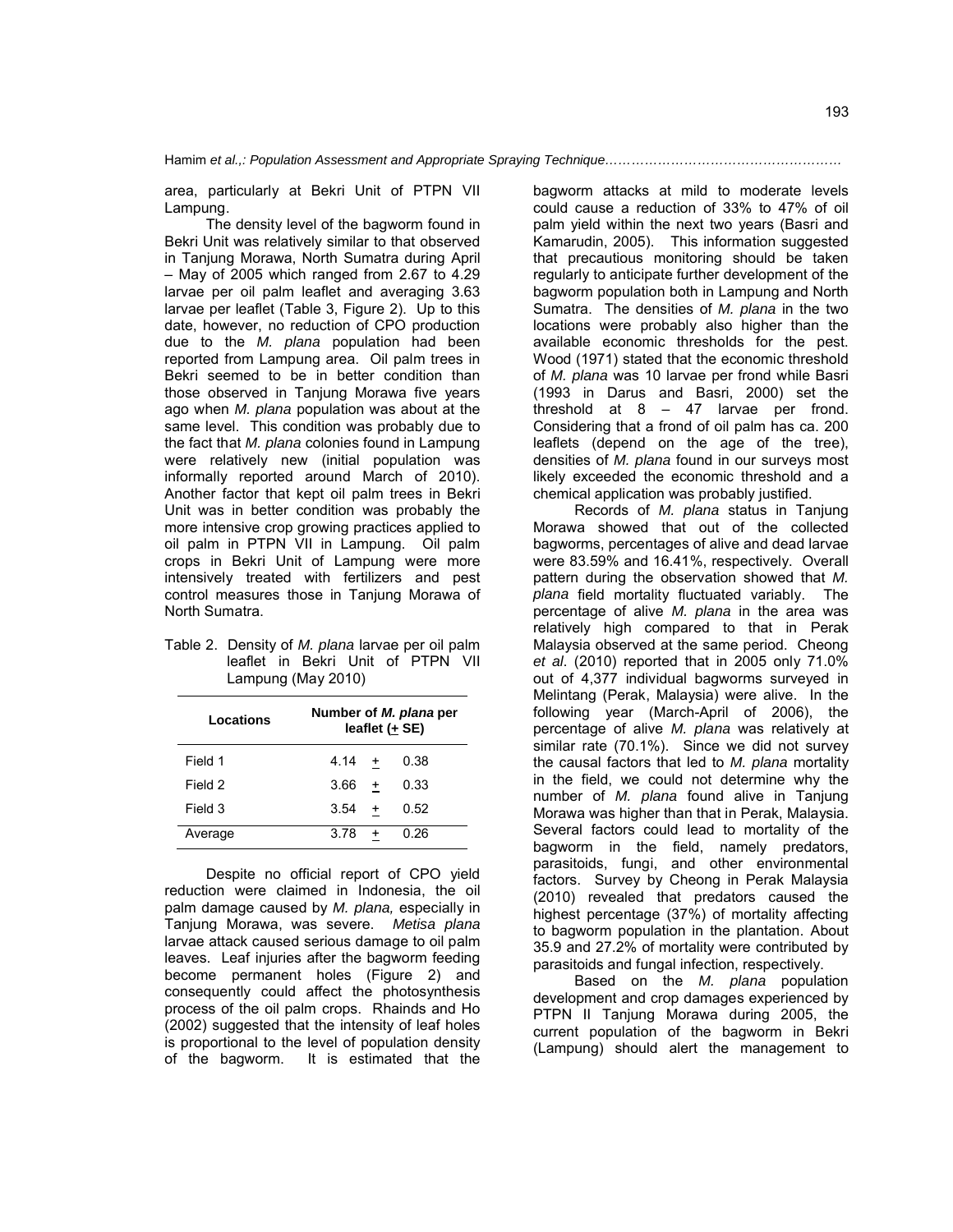prepare for the control program when the pest outbreak develops. We consider that as newly established colonies, the Bekri population of the bagworm could potentially develop at larger scale when the environmental factors are<br>favorable for the pest development. More favorable for the pest development. structured observations of the bagworm may be required to monitor the population development of the pest. No less importance is the availability of control measures, techniques, and<br>equipment for the task. Results of our equipment for the task. experiment in comparing the effectiveness of spraying Vs. fogging applications in Tanjung Morawa could be considered if less expensive measures are to be exercised.

| Date     |                        | Number of <i>M. plana</i> per leaflet | % Alive | % Dead |       |
|----------|------------------------|---------------------------------------|---------|--------|-------|
|          | Alive<br>Total<br>Dead |                                       |         |        |       |
| 13/04/05 | 2.67                   | 2.29                                  | 0.38    | 85.65  | 14.35 |
| 15/04/05 | 4.23                   | 3.40                                  | 0.83    | 80.51  | 19.49 |
| 19/04/05 | 3.09                   | 2.47                                  | 0.62    | 79.91  | 20.09 |
| 22/04/05 | 3.67                   | 3.05                                  | 0.62    | 83.09  | 16.91 |
| 26/04/05 | 4.29                   | 3.62                                  | 0.67    | 84.34  | 15.66 |
| 28/04/05 | 3.67                   | 2.97                                  | 0.70    | 80.84  | 19.16 |
| 03/05/05 | 3.91                   | 3.41                                  | 0.50    | 87.29  | 12.71 |
| 07/05/05 | 3.86                   | 3.14                                  | 0.72    | 81.30  | 18.70 |
| 11/05/05 | 4.06                   | 3.48                                  | 0.58    | 85.65  | 14.35 |
| 15/05/05 | 2.88                   | 2.51                                  | 0.37    | 87.32  | 12.68 |
| Average  | 3.63                   | 3.03                                  | 0.60    | 83.59  | 16.41 |

Table 3. Average number of *M. plana* per oil palm leaflet during April-May 2005 in Tanjung Garbus Unit of PTPN II Tanjung Morawa, North Sumatra



 Figure 2. *Metisa plana* Walker (Lepidoptera: Psychidae) on oil palm leaves found at Tanjung Garbus Unit of PTPN II (North Sumatra) in 2005 (left). Impacts of *M. plana* feeding on the destruction of oil palm leaves (right) (Photos: Hamim Sudarsono).

194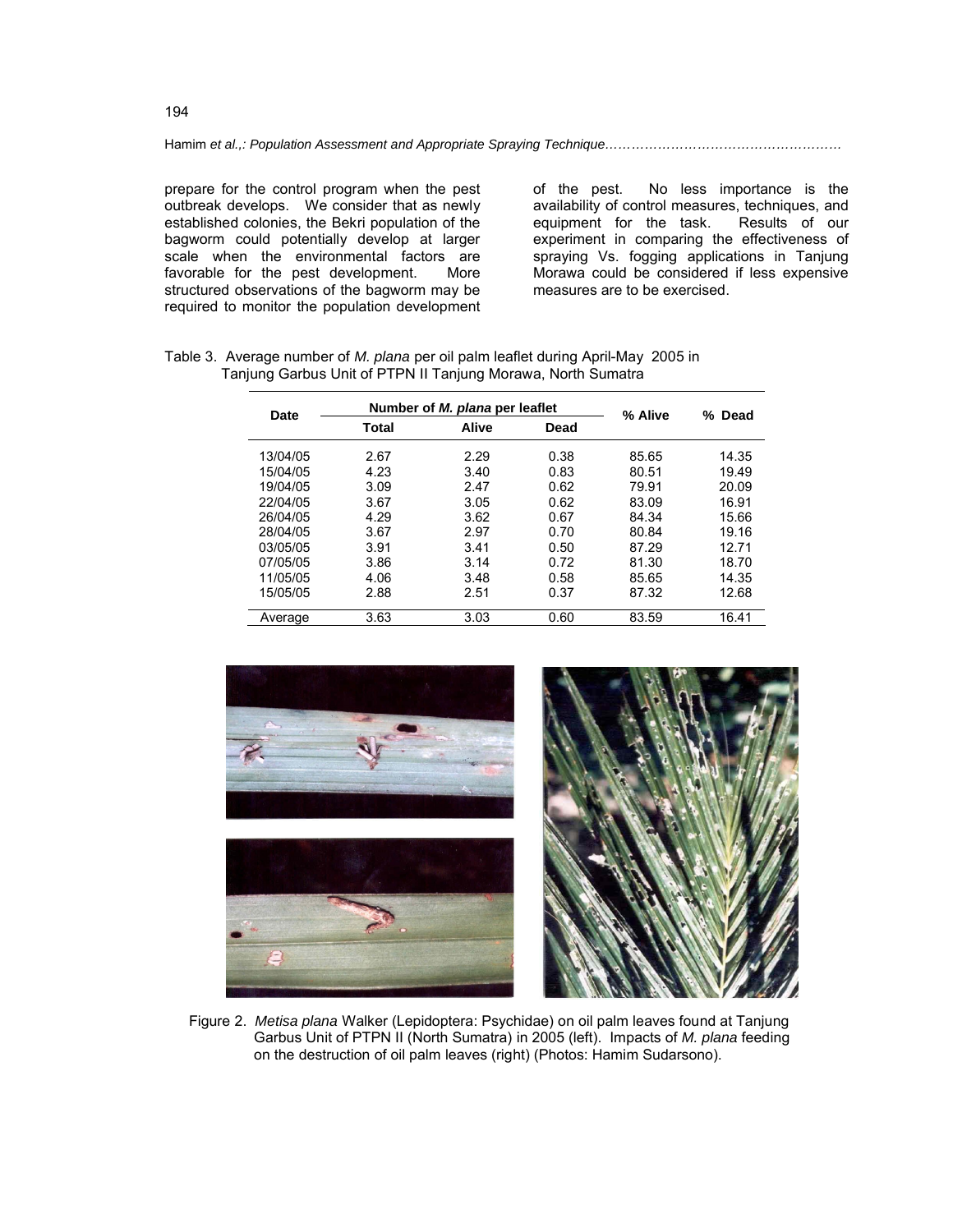#### **Effectiveness of Insecticide Doses and Application Techniques**

Our observation indicates that overlapped cohorts of *M. plana* larvae existed in oil palm trees and multiple instars of larvae were found. Due to the large number larvae found in the field and the difficulty of larva separation based on their instars, our experiment did not differentiate the instars of *M. plana* exposed to insecticide application. The data show that two days after the first application of carbosulfan, mortality rates of *M. plana* at oil palm trees varied from 39.96 to 79.46% while the control plot had only 19.49% mortality*.* Relatively similar patterns were recorded after the second and third application of insecticide. While mortality rates of *M. plana* were recorded at 12.68% to 20.09% in control blocks, the mortality percentages of the bagworm in treated plots were significantly higher ranging from 39.96% to 79.89%. Analysis of variances and individual contrast comparisons of the experimental data indicated that there was no different mortality percentage between spraying and fogging application of carbosulfan at each dose level. Out of 27 individual contrast comparisons confronting *M. plana* mortality after spraying Vs. fogging application on each dose level (100, 200, and 400 g a.i./ha), a significantly different mortality of *M. plana* was only found on the 26<sup>th</sup> April 2005 data at the 100 g a.i./ha dose level (Tables 4 and 5). Meanwhile, contrast comparisons for the combined means between spraying and fogging resulted in slightly different mortality rates. Out of nine contrast comparisons, four results (23 April, 26 April, 3 May, and 7 May) indicate that spraying applications caused higher *M. plana* mortality than those of fogging applications. Five averages, however, indicate that *M. plana* mortality on sprayed and fogged blocks were not significantly different.

Despite some mixed results on the combined data, the majority of overall mortality data indicated that *M. plana* mortality after fogging treatment were not significantly different from those after spraying treatments (26 out of 27 data for the individual contrasts comparisons; 5 out of 9 data for the combined contrast comparisons. It is important to emphasize that the fogging was conducted at midnight when the dew had begun to fall to limit the upward movement of the insecticide smokes in the

surrounding blocks of oil palm. Since the test was conducted in an open field of relatively large oil palm blocks, it was impossible to measure how much insecticide drift or smokes was wasted from the spraying as well as from the fogging application. However, how much insecticide drift produced by each techniques should not affect the conclusion of this experiment because the spraying and fogging techniques compared in this test used the same amount of insecticide.

Based on the results of our experiment, it is reasonable to conclude that the application of insecticide through fogging technique is potentially as effectives as the spraying technique in controlling *M. plana* in oil palm fields. This conclusion, however, requires further studies to determine the more effective dose levels and to select better insecticides. A more precise effective dose is necessary because the thermal fogging uses heat to produce fog or smaller insecticide droplets which may shorten the residual effect of the insecticide. Another important consideration in *M. plana* control is the timing of the insecticide application. Darus and Basri (2000) suggested that the insecticide application should be done at the beginning of generation, as soon as bagworm eggs hatch. This is because the younger larvae are more susceptible to chemicals than the older ones. The correct timing is therefore the utmost importance for effective control.

Even though further experiment has to be conducted at larger scales, this finding could be beneficial for the bagworm control program due to the extensive areas of oil palm fields and the large size of oil palm canopy. One of the advantages of fogging technique is the relatively simple and fast process of application but with large coverage of treated areas. When the effective insecticide is selected and optimum dose has been determined, the fogging application technique could be as effective and at the same time more economical than spraying or even trunk injection reported by Chung (1988).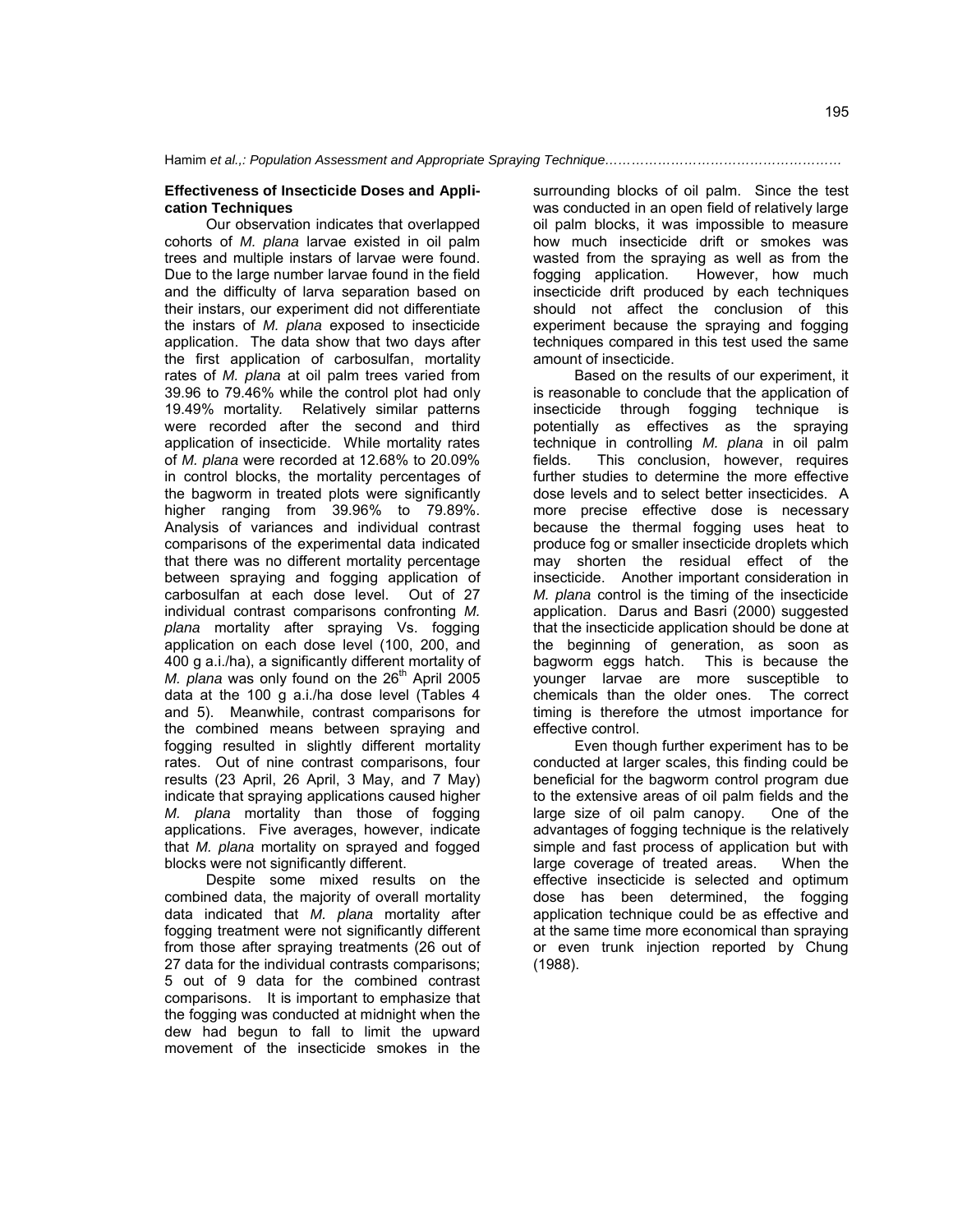|                        | Dose of Active Ingredient (Carbofuran) and Application Techniques |         |          |         |          |         |          |         |         |
|------------------------|-------------------------------------------------------------------|---------|----------|---------|----------|---------|----------|---------|---------|
| Date of<br>Observation | $100$ g/ha                                                        |         | 200 g/ha |         | 400 g/ha |         | Spraying | Fogging | Control |
|                        | Spraying                                                          | Fogging | Spraying | Fogging | Spraying | Fogging |          |         |         |
|                        |                                                                   |         |          |         |          |         |          |         |         |
| 15-Apr                 | 63.65                                                             | 39.96   | 62.75    | 43.17   | 72.37    | 79.46   | 66.26 a  | 54.2 a  | 19.49 c |
| 19-Apr                 | 57.15                                                             | 57.98   | 73.99    | 67.76   | 53.49    | 61.98   | 61.54 a  | 62.57 a | 20.09c  |
| 23-Apr                 | 77.58                                                             | 59.92   | 75.58    | 57.28   | 79.59    | 60.07   | 77.58 a  | 59.09 b | 16.91c  |
| 26-Apr                 | 79.89 a                                                           | 59.83 b | 76.14    | 60.09   | 66.63    | 62.73   | 74.22 a  | 60.89 b | 15.66 c |
| 29-Apr                 | 75.92                                                             | 55.79   | 69.67    | 63.12   | 72.61    | 62.23   | 72.73 a  | 60.38 a | 19.16 c |
| 3-May                  | 72.9                                                              | 59.26   | 75.71    | 56.24   | 77.05    | 63.33   | 75.22 a  | 59.61 b | 12.71c  |
| 7-May                  | 77.54                                                             | 59.58   | 76.05    | 68.16   | 79.84    | 68.65   | 77.81 a  | 65.46 b | 18.70 c |
| 11-May                 | 74.33                                                             | 60.96   | 76.4     | 62.76   | 79.64    | 69.58   | 76.79 a  | 64.43 a | 14.35 c |
| $15$ -May              | 64.31                                                             | 63.52   | 73.09    | 65.64   | 77.53    | 72.03   | 71.64 a  | 67.06 a | 12.68 c |

| Table 4. Percent of M. plana mortality after three times of carbosulfan treatments (200 EC formulation) at several dose levels with spraying Vs. |
|--------------------------------------------------------------------------------------------------------------------------------------------------|
| fogging application                                                                                                                              |

Remarks= (1) Average of *M. plana* mortality percentage at the same dose level followed by different characters are significantly different

 (2) Average of *M. plana* mortality percentage among spraying, fogging, and control followed by different characters are significantly different (3) Insecticide was applied on 13, 20, 27 April 2005

*… … … … … … … … … … … … … … … …*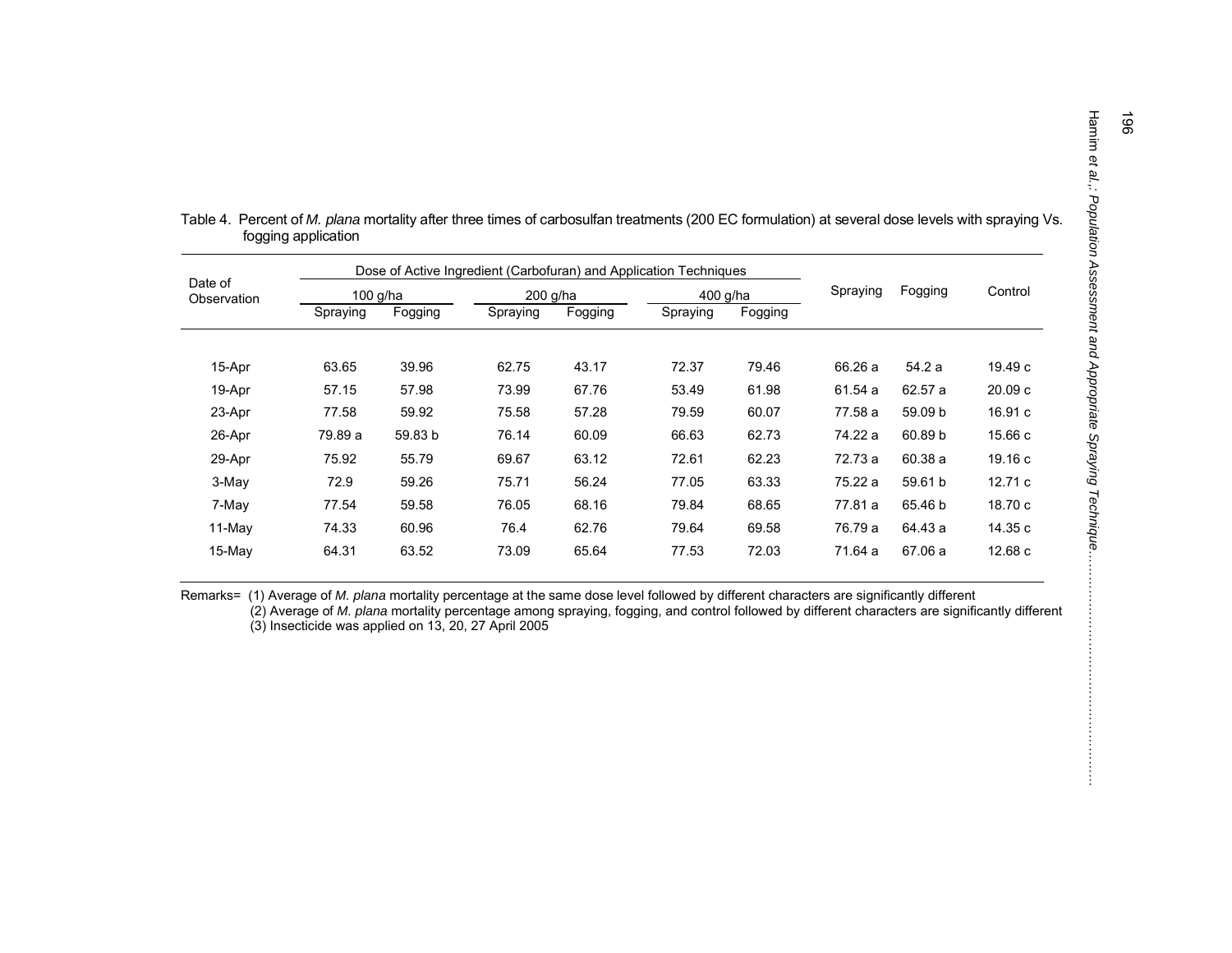| Date of<br>Observation | Contrast 1 | Contrast 2 | Contrast 3 | Contrast 4 | Contrast 5 | Contrast 6 |
|------------------------|------------|------------|------------|------------|------------|------------|
| 15-Apr                 | 0.1801     | 0.2622     | 0.6775     | 0.2334     | $0.0253*$  | $0.0049*$  |
| 19-Apr                 | 0.9672     | 0.7592     | 0.6765     | 0.9298     | $0.0224*$  | $0.0252*$  |
| 23-Apr                 | 0.0728     | 0.0643     | 0.0505     | $0.0039*$  | $0.0001**$ | $0.0001**$ |
| 26-Apr                 | $0.0259*$  | 0.0648     | 0.6304     | $0.0127*$  | $0.0001**$ | $0.0001**$ |
| 29-Apr                 | 0.0508     | 0.4935     | 0.2849     | 0.0882     | $0.0001**$ | $0.0001**$ |
| 3-May                  | 0.0582     | 0.0113     | 0.0670     | $0.0014**$ | $0.0001**$ | $0.0001**$ |
| 7-May                  | 0.0656     | 0.3911     | 0.2308     | $0.0328*$  | $0.0001**$ | $0.0001**$ |
| $11-Mav$               | 0.2873     | 0.2783     | 0.4186     | 0.1000     | $0.0003**$ | $0.0001**$ |
| 15-May                 | 0.9167     | 0.3295     | 0.4677     | 0.3007     | $0.0001**$ | $0.0001**$ |

Table 5. P-value of six contrasts comparing % of *M. plana* mortality following three time applications of carbosulfan to oil palm tree canopies.

Remarks= Insecticide was applied on 13, 20, 27 April 2005; C1=Spraying 100 g a.i./ha Vs. Fogging 100 g a.i./ha; C2 = Spraying 200 g a.i./ha Vs. Fogging 200 g a.i./ha; C3 =Spraying 400 g Vs. Fogging 400 g a.i./ha; C4 = Spraying Vs. Fogging C5 = Fogging Vs Control C6 = Spraying Vs. Control

## **CONCLUSIONS AND SUGGESTION**

Our field observation confirms that *M. plana*  colonies were found in Bekri Unit of PTPN VII Lampung during 2010 with an average density relatively similar to those in Tanjung Morawa, North Sumatra during 2005. The data implies that the bagworm population has sufficiently developed in Lampung and precautious monitoring should be taken regularly to anticipate further development of the bagworm population.

The majority of overall mortality data indicate that *M. plana* mortality after fogging treatment were not significantly different from those after spraying treatments (26 out of 27 data for the individual contrasts comparisons; 5 out of 9 data for the combined contrast comparisons). Application of insecticide through fogging technique is potentially as effectives as the spraying technique in controlling *M. plana* in oil palm fields. This finding could be beneficial for the bagworm control program due to the extensive areas of oil palm fields and the large size of oil palm canopy. A more thorough experiment is required to explore the most economical and effective doses and insecticides to control *M. plana.* 

### **ACKNOWLEDGEMENTS**

The authors would like to thank PTPN II Tanjung Morawa, North Sumatra and PTPN VII Bandar Lampung for the cooperation and the permission provided to conduct this study. Our appreciation also goes to Ms. Siti Setiani, Mr. Rusli Siregar, Mr. Ilham, Mr. Harianto (FMC Corporation, North Sumatra) for their kind assistance rendered during the work in North Sumatra. We are also indebted to Arectson Nababan, a former student of the Unila College of Agriculture, for his field contribution during the research.

#### **REFERENCES**

- Ali A.S. R., M. W. Basri., and M. Ramle. 1993. Pathogenicity test on *Beauveria bassiana*  (Balsamo) against oil palm bagworm (*Metisa plana* Walker). Elaeis 5(2): 92 – 101.
- Basri, M. W. A. S. Ramlah, M. A. Ramle, and A. Othman. 1996. Biological efficacy of three commercial products of *Bacillus thuringiensis* for the control of bagworms, *Metisa plana* and *Mahasena corbetti* (Lepidoptera:Psychidae) of oil palm. Proc.